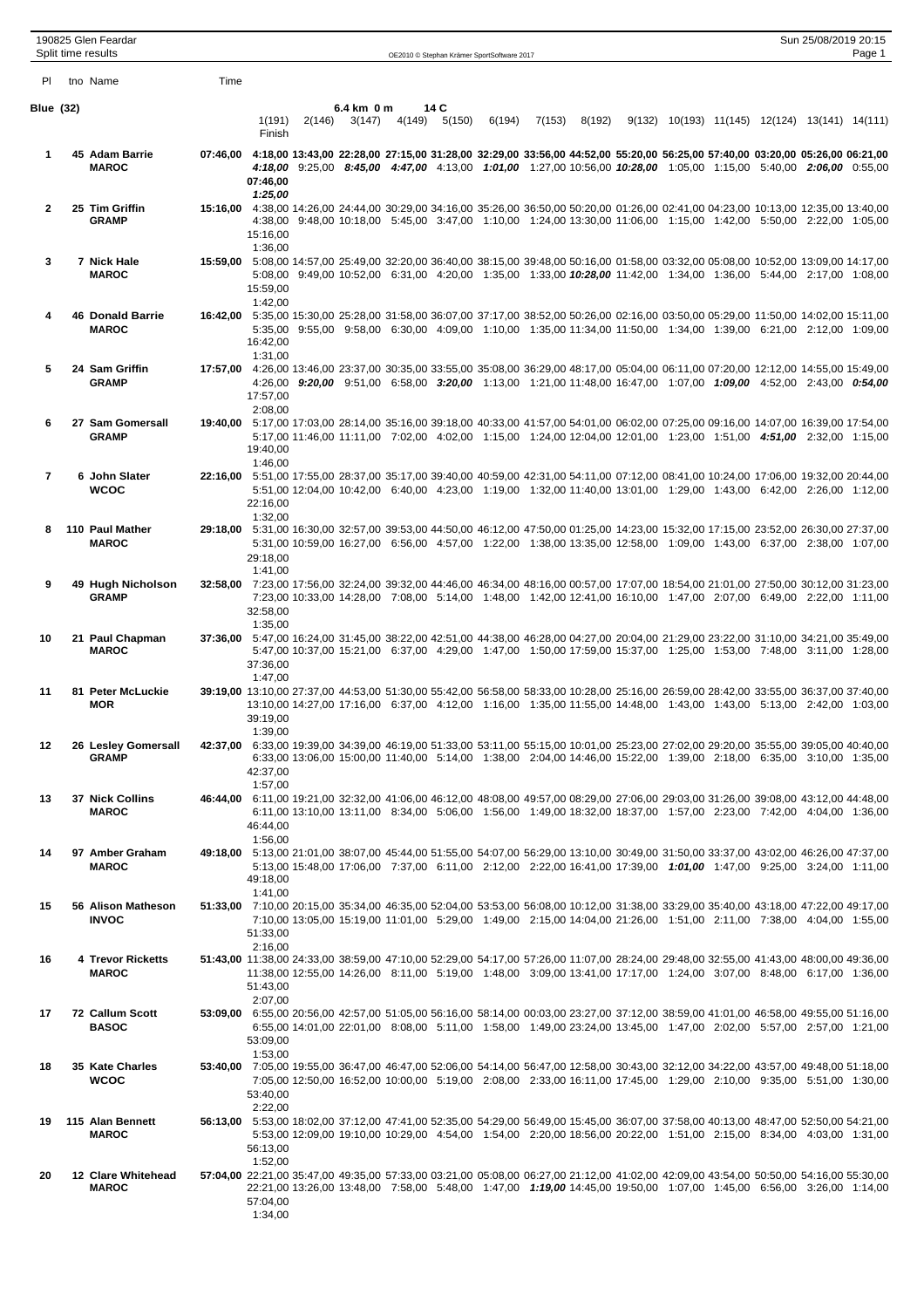|           |                  | 190825 Glen Feardar<br>Split time results                                                                                                                                   |      |                      |                                          |            |        |        | OE2010 @ Stephan Krämer SportSoftware 2017                                                                                                         |        |        |  |  | Sun 25/08/2019 20:15                                                                                                                                                                                                                                           | Page 2 |
|-----------|------------------|-----------------------------------------------------------------------------------------------------------------------------------------------------------------------------|------|----------------------|------------------------------------------|------------|--------|--------|----------------------------------------------------------------------------------------------------------------------------------------------------|--------|--------|--|--|----------------------------------------------------------------------------------------------------------------------------------------------------------------------------------------------------------------------------------------------------------------|--------|
| <b>PI</b> |                  | tno Name                                                                                                                                                                    | Time |                      |                                          |            |        |        |                                                                                                                                                    |        |        |  |  |                                                                                                                                                                                                                                                                |        |
|           | <b>Blue (32)</b> |                                                                                                                                                                             |      |                      |                                          | 6.4 km 0 m |        | 14 C   |                                                                                                                                                    |        |        |  |  |                                                                                                                                                                                                                                                                |        |
|           |                  |                                                                                                                                                                             |      | 1(191)<br>Finish     | 2(146)                                   | 3(147)     | 4(149) | 5(150) | (cont.)<br>6(194)                                                                                                                                  | 7(153) | 8(192) |  |  | 9(132) 10(193) 11(145) 12(124) 13(141) 14(111)                                                                                                                                                                                                                 |        |
| 21        |                  | 69 Murray Anderson<br><b>GRAMP</b>                                                                                                                                          |      | 58:32,00<br>1:40,00  |                                          |            |        |        |                                                                                                                                                    |        |        |  |  | 58:32,00 19:45,00 30:20,00 57:21,00 05:39,00 10:50,00 12:16,00 13:59,00 29:03,00 41:55,00 43:38,00 46:08,00 52:36,00 55:40,00 56:52,00<br>19:45,00 10:35,00 27:01,00 8:18,00 5:11,00 1:26,00 1:43,00 15:04,00 12:52,00 1:43,00 2:30,00 6:28,00 3:04,00 1:12,00 |        |
| 22        |                  | 53,000 57:11,00 58:33,00 53:12,00 57:11,00 58:33,00 54:10,00 59:51,00 01:33,00 03:24,00 21:24,00 43:16,00 43:16,00 45:59,00 53:12,00 57:11,00 58:33,00<br><b>MAROC</b>      |      | 00:30,00<br>1:57.00  |                                          |            |        |        |                                                                                                                                                    |        |        |  |  | 15:52,00 14:55,00 14:59,00 8:24,00 5:41,00 1:42,00 1:51,00 18:00,00 20:10,00 1:42,00 2:43,00 7:13,00 3:59,00 1:22,00                                                                                                                                           |        |
| 23        |                  | 113 Rebecca Mon-Willia 06:53,00 8:29,00 22:19,00 37:34,00 47:34,00 52:21,00 54:00,00 56:16,00 19:35,00 45:05,00 47:09,00 49:25,00 58:41,00 03:14,00 03:14,00<br><b>AIRE</b> |      | 06:53.00<br>2:06.00  |                                          |            |        |        |                                                                                                                                                    |        |        |  |  | 8:29,00 13:50,00 15:15,00 10:00,00 4:47,00 1:39,00 2:16,00 23:19,00 25:30,00 2:04,00 2:16,00 9:16,00 4:33,00 1:33,00                                                                                                                                           |        |
| 24        |                  | 51 Tim Harding<br><b>ELO</b>                                                                                                                                                |      | 11:49.00<br>2:15,00  |                                          |            |        |        |                                                                                                                                                    |        |        |  |  | 11:49,00 10:28,00 24:03,00 41:09,00 50:46,00 59:20,00 02:13,00 04:06,00 36:03,00 51:30,00 53:55,00 56:13,00 04:42,00 07:49,00 09:34,00<br>10:28,00 13:35,00 17:06,00 9:37,00 8:34,00 2:53,00 1:53,00 31:57,00 15:27,00 2:25,00 2:18,00 8:29,00 3:07,00 1:45,00 |        |
| 25        |                  | 70 Kaisa Oikkonen<br><b>MOR</b>                                                                                                                                             |      | 17:31,00<br>3:28,00  |                                          |            |        |        |                                                                                                                                                    |        |        |  |  | 17:31,00 9:31,00 23:41,00 37:50,00 47:58,00 53:19,00 54:47,00 56:57,00 21:09,00 49:49,00 52:18,00 54:54,00 07:15,00 11:52,00 14:03,00<br>9:31,00 14:10,00 14:09,00 10:08,00 5:21,00 1:28,00 2:10,00 24:12,00 28:40,00 2:29,00 2:36,00 12:21,00 4:37,00 2:11,00 |        |
| 26        |                  | 100 Jonathan Smith<br><b>GRAMP</b>                                                                                                                                          |      | 57:20,00<br>2:08,00  |                                          |            |        |        |                                                                                                                                                    |        |        |  |  | 57:20,00 6:36,00 19:59,00 18:12,00 30:13,00 36:40,00 38:40,00 41:05,00 00:12,00 27:17,00 29:53,00 32:23,00 47:13,00 53:27,00 55:12,00<br>6:36,00 13:23,00 58:13,00 12:01,00 6:27,00 2:00,00 2:25,00 19:07,00 27:05,00 2:36,00 2:30,00 14:50,00 6:14,00 1:45,00 |        |
|           |                  | 88 Frances Britain<br><b>MOR</b>                                                                                                                                            |      | 27:15,00<br>29:29,00 |                                          |            |        |        | dnf 9:58,00 23:11,00 48:58,00 01:33,00 22:29,00 24:42,00 27:10,00 57:46,00<br>9:58,00 13:13,00 25:47,00 12:35,00 20:56,00 2:13,00 2:28,00 30:36,00 |        |        |  |  |                                                                                                                                                                                                                                                                |        |
|           |                  | 31 Philip Kenyon<br><b>MOR</b>                                                                                                                                              | dnf  |                      |                                          |            |        |        |                                                                                                                                                    |        |        |  |  |                                                                                                                                                                                                                                                                |        |
|           |                  | 17 Nikki Howard<br><b>MOR</b>                                                                                                                                               | dnf  |                      |                                          |            |        |        |                                                                                                                                                    |        |        |  |  |                                                                                                                                                                                                                                                                |        |
|           |                  | 3 Megan Ricketts<br><b>MAROC</b>                                                                                                                                            |      |                      |                                          |            |        |        | dnf 7:14,00 23:17,00 53:24,00 03:46,00 09:58,00 12:16,00 15:04,00<br>7:14,00 16:03,00 30:07,00 10:22,00 6:12,00 2:18,00 2:48,00                    |        |        |  |  |                                                                                                                                                                                                                                                                |        |
|           |                  | 67 Dan Whitehead<br><b>MAROC</b>                                                                                                                                            |      |                      |                                          |            |        |        | dnf 9:33,00 20:21,00 23:45,00 29:10,00 34:10,00 35:35,00 37:46,00<br>9:33,00 10:48,00 03:24,00 5:25,00 5:00,00 1:25,00 2:11,00                     |        |        |  |  |                                                                                                                                                                                                                                                                |        |
|           |                  | 94 Denise Martin<br><b>MOR</b>                                                                                                                                              |      |                      | dnf 7:23,00 33:31,00<br>7:23,00 26:08,00 |            |        |        |                                                                                                                                                    |        |        |  |  |                                                                                                                                                                                                                                                                |        |

| Brown (13) |                   |          |                                              |         | 7.8 km 0 m |                                                                                                                                        | 18 C   |        |        |        |        |                 |         |                 |
|------------|-------------------|----------|----------------------------------------------|---------|------------|----------------------------------------------------------------------------------------------------------------------------------------|--------|--------|--------|--------|--------|-----------------|---------|-----------------|
|            |                   |          | 1(190)                                       | 2(115)  | 3(195)     | 4(197)                                                                                                                                 | 5(152) | 6(133) | 7(196) | 8(192) | 9(149) | 10(150) 11(194) | 12(153) | 13(146) 14(129) |
|            |                   |          | 15(193)                                      | 16(132) | 17(145)    | 18(123)                                                                                                                                | Finish |        |        |        |        |                 |         |                 |
|            | 66 Oscar Shepherd | 22:29.00 |                                              |         |            | 3:44,00 6:26,00 13:54,00 16:10,00 18:03,00 18:59,00 21:13,00 36:37,00 42:44,00 47:23,00 48:27,00 49:50,00 08:29,00 11:06,00            |        |        |        |        |        |                 |         |                 |
|            | <b>INVOC</b>      |          |                                              |         |            | <b>3:44,00</b> 2:42,00 7:28,00 <b>2:16,00</b> 1:53,00 0:56,00 2:14,00 15:24,00 6:07,00 4:39,00 <b>1:04,00</b> 1:23,00 18:39,00 2:37,00 |        |        |        |        |        |                 |         |                 |
|            |                   |          | 15:08.00 16:40.00 18:26.00 20:21.00 22:29.00 |         |            |                                                                                                                                        |        |        |        |        |        |                 |         |                 |
|            |                   |          |                                              |         |            | 4:02,00 1:32,00 1:46,00 1:55,00 2:08,00                                                                                                |        |        |        |        |        |                 |         |                 |
| 2          | 22 Joel Gooch     | 22:44.00 |                                              |         |            | 3:49,00 6:30,00 12:38,00 15:09,00 16:32,00 17:28,00 19:28,00 34:12,00 39:35,00 43:39,00 45:15,00 46:31,00 02:05,00 04:26,00            |        |        |        |        |        |                 |         |                 |
|            | <b>MAROC</b>      |          |                                              |         |            | 3:49,00 2:41,00 6:08,00 2:31,00 1:23,00 0:56,00 2:00,00 14:44,00 5:23,00 4:04,00 1:36,00 1:16,00 15:34,00 2:21,00                      |        |        |        |        |        |                 |         |                 |
|            |                   |          | 07:56,00 09:23,00 18:39,00 20:29,00 22:44,00 |         |            |                                                                                                                                        |        |        |        |        |        |                 |         |                 |
|            |                   |          |                                              |         |            | <b>3:30.00 1:27.00</b> 9:16.00 1:50.00 2:15.00                                                                                         |        |        |        |        |        |                 |         |                 |
|            | 57 Finlay Raynor  | 27:10.00 | 3:46.00                                      |         |            | 7:08,00 12:54,00 15:37,00 17:21,00 18:07,00 20:08,00 38:07,00 44:14,00 48:56,00 50:03,00 51:21,00 10:35,00 13:40,00                    |        |        |        |        |        |                 |         |                 |
|            | <b>INVOC</b>      |          |                                              |         |            | 3:46.00 3:22.00 5:46.00 2:43.00 1:44.00 0:46.00 2:01.00 17:59.00 6:07.00 4:42.00 1:07.00 1:18.00 19:14.00 3:05.00                      |        |        |        |        |        |                 |         |                 |
|            |                   |          | 17:34.00 19:28.00 21:57.00 24:11.00 27:10.00 |         |            |                                                                                                                                        |        |        |        |        |        |                 |         |                 |
|            |                   |          |                                              |         |            | 3:54.00 1:54.00 2:29.00 2:14.00 2:59.00                                                                                                |        |        |        |        |        |                 |         |                 |
| 4          | 9 Drew Tivendale  | 29:42.00 |                                              |         |            | 4:07,00 7:05,00 12:08,00 15:12,00 17:09,00 18:02,00 20:34,00 37:36,00 43:13,00 47:36,00 48:41,00 50:02,00 10:52,00 14:29,00            |        |        |        |        |        |                 |         |                 |
|            | <b>MAROC</b>      |          |                                              |         |            | 4:07.00 2:58.00 5:03.00 3:04.00 1:57.00 0:53.00 2:32.00 17:02.00 5:37.00 4:23.00 1:05.00 1:21.00 20:50.00 3:37.00                      |        |        |        |        |        |                 |         |                 |
|            |                   |          | 20:34.00 22:12.00 24:49.00 26:58.00 29:42.00 |         |            |                                                                                                                                        |        |        |        |        |        |                 |         |                 |
|            |                   |          |                                              |         |            | 6:05.00 1:38.00 2:37.00 2:09.00 2:44.00                                                                                                |        |        |        |        |        |                 |         |                 |
|            | 44 Ian Hamilton   | 35:38.00 |                                              |         |            | 4:39,00 8:44,00 15:48,00 18:55,00 21:15,00 22:19,00 25:01,00 43:17,00 50:04,00 54:26,00 56:12,00 58:08,00 17:06,00 20:16,00            |        |        |        |        |        |                 |         |                 |
|            | <b>GRAMP</b>      |          |                                              |         |            | 4:39.00 4:05.00 7:04.00 3:07.00 2:20.00 1:04.00 2:42.00 18:16.00 6:47.00 4:22.00 1:46.00 1:56.00 18:58.00 3:10.00                      |        |        |        |        |        |                 |         |                 |
|            |                   |          | 25:21,00 27:26,00 30:06,00 32:40,00 35:38,00 |         |            |                                                                                                                                        |        |        |        |        |        |                 |         |                 |
|            |                   |          |                                              |         |            | 5:05.00 2:05.00 2:40.00 2:34.00 2:58.00                                                                                                |        |        |        |        |        |                 |         |                 |
|            | 116 Robert Daly   | 44:02.00 |                                              |         |            | 4:57,00 9:42,00 15:44,00 20:24,00 22:32,00 23:30,00 25:54,00 45:53,00 53:44,00 58:12,00 59:41,00 01:29,00 23:50,00 27:47,00            |        |        |        |        |        |                 |         |                 |
|            | <b>GRAMP</b>      |          |                                              |         |            | 4:57,00 4:45,00 6:02,00 4:40,00 2:08,00 0:58,00 2:24,00 19:59,00 7:51,00 4:28,00 1:29,00 1:48,00 22:21,00 3:57,00                      |        |        |        |        |        |                 |         |                 |
|            |                   |          | 33:09,00 35:02,00 37:27,00 40:43,00 44:02,00 |         |            |                                                                                                                                        |        |        |        |        |        |                 |         |                 |
|            |                   |          |                                              |         |            | 5:22,00 1:53,00 2:25,00 3:16,00 3:19,00                                                                                                |        |        |        |        |        |                 |         |                 |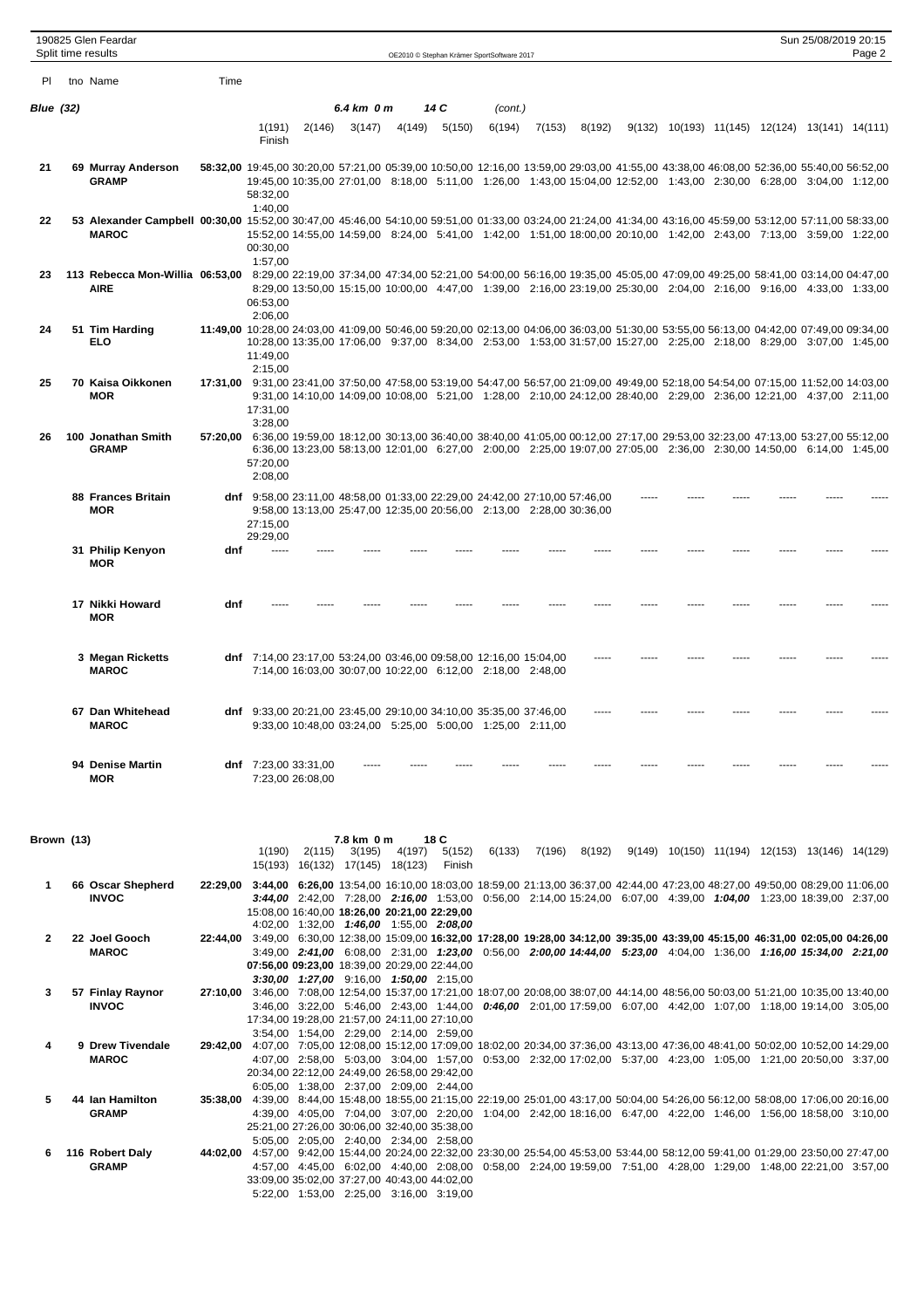|                | 190825 Glen Feardar                                                                                                                                               |                                                                                                                              |        |        |                                                                                         |        |               |                                                                                                                                                                                                                                          |        |        |                                        |  | Sun 25/08/2019 20:15                                                                                                                                                                                                                                        |        |
|----------------|-------------------------------------------------------------------------------------------------------------------------------------------------------------------|------------------------------------------------------------------------------------------------------------------------------|--------|--------|-----------------------------------------------------------------------------------------|--------|---------------|------------------------------------------------------------------------------------------------------------------------------------------------------------------------------------------------------------------------------------------|--------|--------|----------------------------------------|--|-------------------------------------------------------------------------------------------------------------------------------------------------------------------------------------------------------------------------------------------------------------|--------|
|                | Split time results                                                                                                                                                |                                                                                                                              |        |        |                                                                                         |        |               | OE2010 © Stephan Krämer SportSoftware 2017                                                                                                                                                                                               |        |        |                                        |  |                                                                                                                                                                                                                                                             | Page 3 |
| PL             | tno Name                                                                                                                                                          | Time                                                                                                                         |        |        |                                                                                         |        |               |                                                                                                                                                                                                                                          |        |        |                                        |  |                                                                                                                                                                                                                                                             |        |
| Brown (13)     |                                                                                                                                                                   |                                                                                                                              |        |        | 7.8 km 0 m                                                                              |        | 18 C          | (cont.)                                                                                                                                                                                                                                  |        |        |                                        |  |                                                                                                                                                                                                                                                             |        |
|                |                                                                                                                                                                   |                                                                                                                              | 1(190) | 2(115) | 3(195)                                                                                  | 4(197) | 5(152)        | 6(133)                                                                                                                                                                                                                                   | 7(196) | 8(192) |                                        |  | 9(149) 10(150) 11(194) 12(153) 13(146) 14(129)                                                                                                                                                                                                              |        |
|                |                                                                                                                                                                   |                                                                                                                              |        |        | 15(193) 16(132) 17(145) 18(123)                                                         |        | Finish        |                                                                                                                                                                                                                                          |        |        |                                        |  |                                                                                                                                                                                                                                                             |        |
| $\mathbf{7}$   | 103 Ewan Musgrave<br><b>MAROC</b>                                                                                                                                 |                                                                                                                              |        |        |                                                                                         |        |               |                                                                                                                                                                                                                                          |        |        |                                        |  | 44:14,00 4:45,00 8:00,00 13:19,00 15:55,00 17:46,00 18:40,00 20:51,00 40:20,00 46:54,00 51:29,00 52:34,00 53:55,00 25:54,00 29:40,00<br>4:45,00 3:15,00 5:19,00 2:36,00 1:51,00 0:54,00 2:11,00 19:29,00 6:34,00 4:35,00 1:05,00 1:21,00 31:59,00 3:46,00   |        |
|                |                                                                                                                                                                   |                                                                                                                              |        |        | 33:41,00 36:21,00 38:24,00 40:58,00 44:14,00                                            |        |               |                                                                                                                                                                                                                                          |        |        |                                        |  |                                                                                                                                                                                                                                                             |        |
| 8              | 114 Mark Mon-Williams                                                                                                                                             |                                                                                                                              |        |        | 4:01,00 2:40,00 2:03,00 2:34,00 3:16,00                                                 |        |               |                                                                                                                                                                                                                                          |        |        |                                        |  | 46:27,00 4:02,00 7:26,00 12:04,00 14:35,00 16:35,00 17:39,00 21:15,00 37:59,00 46:13,00 50:03,00 51:25,00 53:27,00 22:23,00 29:58,00                                                                                                                        |        |
|                | AIRE                                                                                                                                                              |                                                                                                                              |        |        |                                                                                         |        |               |                                                                                                                                                                                                                                          |        |        |                                        |  | 4:02,00 3:24,00 4:38,00 2:31,00 2:00,00 1:04,00 3:36,00 16:44,00 8:14,00 3:50,00 1:22,00 2:02,00 28:56,00 7:35,00                                                                                                                                           |        |
|                |                                                                                                                                                                   |                                                                                                                              |        |        | 34:48,00 36:51,00 39:54,00 43:28,00 46:27,00<br>4:50,00 2:03,00 3:03,00 3:34,00 2:59,00 |        |               |                                                                                                                                                                                                                                          |        |        |                                        |  |                                                                                                                                                                                                                                                             |        |
| 9              | 107 Rupert Hornby                                                                                                                                                 |                                                                                                                              |        |        |                                                                                         |        |               |                                                                                                                                                                                                                                          |        |        |                                        |  | 50:56,00 4:55,00 8:56,00 22:09,00 25:10,00 27:32,00 29:02,00 32:40,00 52:51,00 00:35,00 04:49,00 06:27,00 08:31,00 29:07,00 33:20,00                                                                                                                        |        |
|                | MOR                                                                                                                                                               |                                                                                                                              |        |        | 39:44,00 42:00,00 44:41,00 47:47,00 50:56,00                                            |        |               |                                                                                                                                                                                                                                          |        |        |                                        |  | 4:55,00 4:01,00 13:13,00 3:01,00 2:22,00 1:30,00 3:38,00 20:11,00 7:44,00 4:14,00 1:38,00 2:04,00 20:36,00 4:13,00                                                                                                                                          |        |
|                |                                                                                                                                                                   |                                                                                                                              |        |        | 6:24,00 2:16,00 2:41,00 3:06,00 3:09,00                                                 |        |               |                                                                                                                                                                                                                                          |        |        |                                        |  |                                                                                                                                                                                                                                                             |        |
| 10             | 5 Matt Parkes<br><b>MAROC</b>                                                                                                                                     |                                                                                                                              |        |        |                                                                                         |        |               |                                                                                                                                                                                                                                          |        |        |                                        |  | 57:43,00 4:16,00 10:40,00 17:34,00 21:35,00 23:44,00 24:48,00 27:36,00 47:25,00 54:24,00 59:33,00 01:20,00 02:52,00 35:33,00 39:14,00<br>4:6.00 6:24.00 6:54.00 4:01.00 2:09.00 1:04.00 2:48.00 19:49.00 6:59.00 5:09.00 1:47.00 1:32.00 32:41.00 3:41.00   |        |
|                |                                                                                                                                                                   |                                                                                                                              |        |        | 44:43,00 48:54,00 50:54,00 54:21,00 57:43,00                                            |        |               |                                                                                                                                                                                                                                          |        |        |                                        |  |                                                                                                                                                                                                                                                             |        |
| 11             | 64 Carolyn McLeod                                                                                                                                                 |                                                                                                                              |        |        | 5:29,00 4:11,00 2:00,00 3:27,00 3:22,00                                                 |        |               |                                                                                                                                                                                                                                          |        |        |                                        |  | 00:41,00 5:14,00 9:59,00 15:49,00 18:58,00 20:53,00 21:54,00 24:15,00 48:54,00 04:46,00 09:09,00 10:41,00 12:42,00 36:06,00 40:38,00                                                                                                                        |        |
|                | <b>GRAMP</b>                                                                                                                                                      |                                                                                                                              |        |        |                                                                                         |        |               |                                                                                                                                                                                                                                          |        |        |                                        |  | 5:14,00 4:45,00 5:50,00 3:09,00 1:55,00 1:01,00 2:21,00 24:39,00 15:52,00 4:23,00 1:32,00 2:01,00 23:24,00 4:32,00                                                                                                                                          |        |
|                |                                                                                                                                                                   |                                                                                                                              |        |        | 45:57,00 48:02,00 54:43,00 57:35,00 00:41,00<br>5:19,00 2:05,00 6:41,00 2:52,00 3:06,00 |        |               |                                                                                                                                                                                                                                          |        |        |                                        |  |                                                                                                                                                                                                                                                             |        |
| 12             | 65 Iain McLeod                                                                                                                                                    |                                                                                                                              |        |        |                                                                                         |        |               |                                                                                                                                                                                                                                          |        |        |                                        |  | 04:41,00 5:25,00 11:14,00 17:38,00 21:15,00 23:30,00 24:27,00 27:00,00 53:17,00 00:44,00 08:42,00 10:22,00 12:14,00 39:54,00 44:57,00                                                                                                                       |        |
|                | <b>GRAMP</b>                                                                                                                                                      |                                                                                                                              |        |        | 51:52,00 54:26,00 57:26,00 01:01,00 04:41,00                                            |        |               |                                                                                                                                                                                                                                          |        |        |                                        |  | 5:25,00 5:49,00 6:24,00 3:37,00 2:15,00 0:57,00 2:33,00 26:17,00 7:27,00 7:58,00 1:40,00 1:52,00 27:40,00 5:03,00                                                                                                                                           |        |
|                |                                                                                                                                                                   |                                                                                                                              |        |        | 6:55,00 2:34,00 3:00,00 3:35,00 3:40,00                                                 |        |               |                                                                                                                                                                                                                                          |        |        |                                        |  |                                                                                                                                                                                                                                                             |        |
| 13             | <b>83 David Summers</b><br><b>INVOC</b>                                                                                                                           |                                                                                                                              |        |        |                                                                                         |        |               |                                                                                                                                                                                                                                          |        |        |                                        |  | 26:09,00 5:38,00 10:30,00 19:20,00 23:27,00 26:11,00 27:21,00 30:53,00 57:09,00 10:06,00 16:15,00 18:34,00 21:07,00 54:05,00 59:25,00<br>5:38,00 4:52,00 8:50,00 4:07,00 2:44,00 1:10,00 3:32,00 26:16,00 12:57,00 6:09,00 2:19,00 2:33,00 32:58,00 5:20,00 |        |
|                |                                                                                                                                                                   |                                                                                                                              |        |        | 06:10,00 12:18,00 15:34,00 20:25,00 26:09,00                                            |        |               |                                                                                                                                                                                                                                          |        |        |                                        |  |                                                                                                                                                                                                                                                             |        |
|                |                                                                                                                                                                   |                                                                                                                              |        |        | 6:45,00 6:08,00 3:16,00 4:51,00 5:44,00                                                 |        |               |                                                                                                                                                                                                                                          |        |        |                                        |  |                                                                                                                                                                                                                                                             |        |
| Green (30)     |                                                                                                                                                                   |                                                                                                                              |        |        | 4.3 km 0 m                                                                              |        | 12C           |                                                                                                                                                                                                                                          |        |        |                                        |  |                                                                                                                                                                                                                                                             |        |
|                |                                                                                                                                                                   |                                                                                                                              | 1(202) | 2(126) | 3(115)                                                                                  |        | 4(196) 5(200) | 6(197)                                                                                                                                                                                                                                   | 7(152) | 8(195) | $9(117)$ $10(191)$ $11(124)$ $12(141)$ |  | Finish                                                                                                                                                                                                                                                      |        |
| 1              | 84 Jonas Newey                                                                                                                                                    |                                                                                                                              |        |        |                                                                                         |        |               | 43:31,00 2:26,00 8:00,00 13:31,00 18:22,00 19:45,00 22:58,00 24:52,00 26:36,00 31:35,00 34:10,00 38:58,00 41:14,00 43:31,00                                                                                                              |        |        |                                        |  |                                                                                                                                                                                                                                                             |        |
| $\mathbf{2}$   | <b>MAROC</b><br>2 Jennifer Ricketts                                                                                                                               |                                                                                                                              |        |        |                                                                                         |        |               | 2:26,00 5:34,00 5:31,00 4:51,00 1:23,00 3:13,00 1:54,00 1:44,00 4:59,00 2:35,00 4:48,00 2:16,00 2:17,00<br>47:33,00 2:55,00 7:57,00 12:32,00 17:14,00 19:34,00 23:34,00 25:25,00 27:57,00 32:29,00 36:52,00 42:31,00 44:55,00 47:33,00   |        |        |                                        |  |                                                                                                                                                                                                                                                             |        |
|                | <b>EUOC</b>                                                                                                                                                       |                                                                                                                              |        |        |                                                                                         |        |               | 2:55,00 5:02,00 4:35,00 4:42,00 2:20,00 4:00,00 1:51,00 2:32,00 4:32,00 4:23,00 5:39,00 2:24,00 2:38,00                                                                                                                                  |        |        |                                        |  |                                                                                                                                                                                                                                                             |        |
| 3              | 122 Sarah Dunn<br><b>MAROC</b>                                                                                                                                    |                                                                                                                              |        |        |                                                                                         |        |               | 49:48,00 3:27,00 9:24,00 15:07,00 20:02,00 21:59,00 25:43,00 28:00,00 30:03,00 35:47,00 39:23,00 45:07,00 47:36,00 49:48,00<br>3:27,00 5:57,00 5:43,00 4:55,00 1:57,00 3:44,00 2:17,00 2:03,00 5:44,00 3:36,00 5:44,00 2:29,00 2:12,00   |        |        |                                        |  |                                                                                                                                                                                                                                                             |        |
| 4              | 80 Morag McLuckie                                                                                                                                                 |                                                                                                                              |        |        |                                                                                         |        |               | 55:45,00 3:34,00 10:07,00 15:38,00 21:09,00 23:12,00 26:53,00 29:18,00 31:33,00 38:43,00 43:08,00 49:17,00 52:40,00 55:45,00                                                                                                             |        |        |                                        |  |                                                                                                                                                                                                                                                             |        |
| 5              | <b>MOR</b><br>18 Catriona Chapman                                                                                                                                 | 57:12,00 3:18,00 10:20,00 16:19,00 22:11,00 24:10,00 29:00,00 31:32,00 33:50,00 40:00,00 43:59,00 50:49,00 54:02,00 57:12,00 |        |        |                                                                                         |        |               | 3:34,00 6:33,00 5:31,00 5:31,00 2:03,00 3:41,00 2:25,00 2:15,00 7:10,00 4:25,00 6:09,00 3:23,00 3:05,00                                                                                                                                  |        |        |                                        |  |                                                                                                                                                                                                                                                             |        |
|                | <b>MAROC</b>                                                                                                                                                      |                                                                                                                              |        |        |                                                                                         |        |               | 3:18,00 7:02,00 5:59,00 5:52,00 1:59,00 4:50,00 2:32,00 2:18,00 6:10,00 3:59,00 6:50,00 3:13,00 3:10,00                                                                                                                                  |        |        |                                        |  |                                                                                                                                                                                                                                                             |        |
|                | 29 Faith Kenyon<br>MOR                                                                                                                                            |                                                                                                                              |        |        |                                                                                         |        |               | 57:56,00 2:47,00 10:42,00 15:50,00 22:22,00 24:26,00 28:44,00 31:01,00 33:26,00 39:34,00 44:49,00 52:19,00 55:09,00 57:56,00<br>2:47,00 7:55,00 5:08,00 6:32,00 2:04,00 4:18,00 2:17,00 2:25,00 6:08,00 5:15,00 7:30,00 2:50,00 2:47,00  |        |        |                                        |  |                                                                                                                                                                                                                                                             |        |
| $\overline{7}$ | 13 Ranolph Whitehead 58:07,00 4:21,00 10:28,00 15:55,00 20:57,00 23:00,00 26:36,00 29:06,00 31:52,00 37:45,00 42:53,00 51:41,00 55:04,00 58:07,00                 |                                                                                                                              |        |        |                                                                                         |        |               |                                                                                                                                                                                                                                          |        |        |                                        |  |                                                                                                                                                                                                                                                             |        |
| 8              | <b>MAROC</b><br>62 Pete Lawrence                                                                                                                                  |                                                                                                                              |        |        |                                                                                         |        |               | 4:21,00 6:07,00 5:27,00 5:02,00 2:03,00 3:36,00 2:30,00 2:46,00 5:53,00 5:08,00 8:48,00 3:23,00 3:03,00<br>00:17,00 3:09,00 8:45,00 14:08,00 19:19,00 21:17,00 25:53,00 28:16,00 30:10,00 36:04,00 40:31,00 53:47,00 57:28,00 00:17,00   |        |        |                                        |  |                                                                                                                                                                                                                                                             |        |
|                | <b>GRAMP</b>                                                                                                                                                      |                                                                                                                              |        |        |                                                                                         |        |               | 3:09,00 5:36,00 5:23,00 5:11,00 1:58,00 4:36,00 2:23,00 1:54,00 5:54,00 4:27,00 13:16,00 3:41,00 2:49,00                                                                                                                                 |        |        |                                        |  |                                                                                                                                                                                                                                                             |        |
| 9              | 33 Greig Anderson<br><b>MAROC</b>                                                                                                                                 |                                                                                                                              |        |        |                                                                                         |        |               | 00:37,00 2:32,00 10:52,00 16:00,00 21:15,00 23:09,00 27:21,00 31:28,00 35:34,00 41:33,00 45:38,00 54:56,00 58:30,00 00:37,00<br>2:32,00 8:20,00 5:08,00 5:15,00 1:54,00 4:12,00 4:07,00 4:06,00 5:59,00 4:05,00 9:18,00 3:34,00 2:07,00  |        |        |                                        |  |                                                                                                                                                                                                                                                             |        |
| 10             | 36 Isobel Howard                                                                                                                                                  |                                                                                                                              |        |        |                                                                                         |        |               | 04:55,00 2:28,00 9:51,00 15:11,00 22:00,00 24:11,00 29:10,00 32:55,00 36:41,00 43:28,00 50:14,00 58:14,00 01:16,00 04:55,00                                                                                                              |        |        |                                        |  |                                                                                                                                                                                                                                                             |        |
| 11             | MOR<br>96 Guy Seaman                                                                                                                                              |                                                                                                                              |        |        |                                                                                         |        |               | 2:28,00 7:23,00 5:20,00 6:49,00 2:11,00 4:59,00 3:45,00 3:46,00 6:47,00 6:46,00 8:00,00 3:02,00 3:39,00<br>05:13.00 3:51.00 11:25.00 17:43.00 24:20.00 27:33.00 31:58.00 34:25.00 37:03.00 44:10.00 49:21.00 56:43.00 02:18.00 05:13.00  |        |        |                                        |  |                                                                                                                                                                                                                                                             |        |
|                | <b>INVOC</b>                                                                                                                                                      |                                                                                                                              |        |        |                                                                                         |        |               | 3:51,00 7:34,00 6:18,00 6:37,00 3:13,00 4:25,00 2:27,00 2:38,00 7:07,00 5:11,00 7:22,00 5:35,00 2:55,00                                                                                                                                  |        |        |                                        |  |                                                                                                                                                                                                                                                             |        |
| 12             | 58 Andy Oliver<br><b>MAROC</b>                                                                                                                                    |                                                                                                                              |        |        |                                                                                         |        |               | 08:55,00 3:54,00 10:31,00 17:10,00 23:18,00 25:53,00 30:05,00 34:14,00 38:15,00 46:07,00 53:42,00 01:30,00 05:12,00 08:55,00<br>3:54,00 6:37,00 6:39,00 6:08,00 2:35,00 4:12,00 4:09,00 4:01,00 7:52,00 7:35,00 7:48,00 3:42,00 3:43,00  |        |        |                                        |  |                                                                                                                                                                                                                                                             |        |
| 13             | 111 Ewan Bennett<br><b>MAROC</b>                                                                                                                                  |                                                                                                                              |        |        |                                                                                         |        |               | 09:49.00 5:02.00 11:36.00 17:26.00 23:11.00 25:22.00 30:06.00 33:15.00 35:34.00 43:44.00 58:30.00 04:58.00 08:16.00 09:49.00<br>5:02,00 6:34,00 5:50,00 5:45,00 2:11,00 4:44,00 3:09,00 2:19,00 8:10,00 14:46,00 6:28,00 3:18,00 1:33,00 |        |        |                                        |  |                                                                                                                                                                                                                                                             |        |
| 14             | 28 Elizabeth Kenyon                                                                                                                                               |                                                                                                                              |        |        |                                                                                         |        |               | 11:36,00 3:20,00 11:46,00 17:32,00 23:59,00 25:56,00 29:58,00 33:04,00 37:25,00 44:10,00 49:49,00 04:33,00 08:30,00 11:36,00                                                                                                             |        |        |                                        |  |                                                                                                                                                                                                                                                             |        |
|                | MOR                                                                                                                                                               |                                                                                                                              |        |        |                                                                                         |        |               | 3:20,00 8:26,00 5:46,00 6:27,00 1:57,00 4:02,00 3:06,00 4:21,00 6:45,00 5:39,00 14:44,00 3:57,00 3:06,00                                                                                                                                 |        |        |                                        |  |                                                                                                                                                                                                                                                             |        |
| 15             | 87 Katja Neumann<br><b>MAROC</b>                                                                                                                                  | 13:55,00                                                                                                                     |        |        |                                                                                         |        |               | 3:17,00 11:57,00 19:58,00 27:43,00 30:10,00 34:51,00 37:48,00 42:18,00 54:47,00 00:10,00 07:03,00 10:28,00 13:55,00<br>3:17,00 8:40,00 8:01,00 7:45,00 2:27,00 4:41,00 2:57,00 4:30,00 12:29,00 5:23,00 6:53,00 3:25,00 3:27,00          |        |        |                                        |  |                                                                                                                                                                                                                                                             |        |
| 16             | 76 Laura Farquharson 15:09,00 4:25,00 13:55,00 21:42,00 28:34,00 31:41,00 36:58,00 39:54,00 46:13,00 54:47,00 59:37,00 07:30,00 11:45,00 15:09,00<br><b>GRAMP</b> |                                                                                                                              |        |        |                                                                                         |        |               |                                                                                                                                                                                                                                          |        |        |                                        |  |                                                                                                                                                                                                                                                             |        |
| 17             | 105 Michaela Kolistanik 15:10,00 2:58,00 9:00,00 15:23,00 20:57,00 23:56,00 29:58,00 32:37,00 40:02,00 46:45,00 55:36,00 06:34,00 11:19,00 15:10,00               |                                                                                                                              |        |        |                                                                                         |        |               | 4:25,00 9:30,00 7:47,00 6:52,00 3:07,00 5:17,00 2:56,00 6:19,00 8:34,00 4:50,00 7:53,00 4:15,00 3:24,00                                                                                                                                  |        |        |                                        |  |                                                                                                                                                                                                                                                             |        |
|                | <b>AUOC</b>                                                                                                                                                       |                                                                                                                              |        |        |                                                                                         |        |               | 2:58,00 6:02,00 6:23,00 5:34,00 2:59,00 6:02,00 2:39,00 7:25,00 6:43,00 8:51,00 10:58,00 4:45,00 3:51,00                                                                                                                                 |        |        |                                        |  |                                                                                                                                                                                                                                                             |        |
| 18             | 47 Sue Barrie<br><b>MAROC</b>                                                                                                                                     |                                                                                                                              |        |        |                                                                                         |        |               | 15:43,00 3:54,00 15:18,00 22:31,00 29:33,00 32:41,00 37:27,00 40:25,00 43:30,00 52:53,00 58:09,00 06:18,00 11:38,00 15:43,00<br>3:54,00 11:24,00 7:13,00 7:02,00 3:08,00 4:46,00 2:58,00 3:05,00 9:23,00 5:16,00 8:09,00 5:20,00 4:05,00 |        |        |                                        |  |                                                                                                                                                                                                                                                             |        |
| 19             | 71 Ida Oikkonen                                                                                                                                                   |                                                                                                                              |        |        |                                                                                         |        |               | 15:48,00 4:29,00 13:08,00 21:39,00 29:53,00 32:46,00 37:26,00 40:45,00 44:11,00 52:45,00 58:12,00 06:59,00 12:14,00 15:48,00                                                                                                             |        |        |                                        |  |                                                                                                                                                                                                                                                             |        |
| 20             | <b>MOR</b><br>55 Aileen Salway                                                                                                                                    |                                                                                                                              |        |        |                                                                                         |        |               | 4:29,00 8:39,00 8:31,00 8:14,00 2:53,00 4:40,00 3:19,00 3:26,00 8:34,00 5:27,00 8:47,00 5:15,00 3:34,00<br>17:08,00 3:45,00 16:13,00 22:27,00 29:26,00 32:14,00 37:38,00 41:05,00 43:50,00 50:32,00 57:02,00 08:05,00 12:55,00 17:08,00  |        |        |                                        |  |                                                                                                                                                                                                                                                             |        |
|                | <b>MAROC</b>                                                                                                                                                      |                                                                                                                              |        |        |                                                                                         |        |               | 3:45,00 12:28,00 6:14,00 6:59,00 2:48,00 5:24,00 3:27,00 2:45,00 6:42,00 6:30,00 11:03,00 4:50,00 4:13,00                                                                                                                                |        |        |                                        |  |                                                                                                                                                                                                                                                             |        |
| 21             | 41 Norman Liley                                                                                                                                                   |                                                                                                                              |        |        |                                                                                         |        |               | 17:09,00 3:48,00 11:17,00 19:17,00 25:51,00 29:44,00 36:10,00 39:50,00 42:57,00 50:17,00 55:54,00 05:09,00 13:22,00 17:09,00                                                                                                             |        |        |                                        |  |                                                                                                                                                                                                                                                             |        |

GRAMP 3:48,00 7:29,00 8:00,00 6:34,00 3:53,00 6:26,00 3:40,00 3:07,00 7:20,00 6:37,00 9:15,00 8:13,00 3:47,00<br>68 Isobel Anderson 18:21,00 3:18,00 11:02,00 17:58,00 25:11,00 28:46,00 35:05,00 38:53,00 46:29,00 53:14,00 00:1 **22 68 Isobel Anderson 18:21,00** 3:18,00 11:02,00 17:58,00 25:11,00 28:46,00 35:05,00 38:53,00 46:29,00 53:14,00 00:15,00 10:50,00 15:26,00 18:21,00

**431,00** 4:28,00 10:59,00 18:42,00 25:29,00 28:24,00 34:04,00 37:15,00 43:52,00 55:29,00 01:58,00 10:25,00 18:41,00<br>**25:29,00 55:29,00 55:29,00 55:29,00 55:29,00 55:29,00 6:47,00 6:47,00 6:47,00 5:40,00 37:15,00 4:37.00 11** 

**GRAMP** 3:18,00 7:44,00 6:56,00 7:13,00 3:35,00 6:19,00 3:48,00 7:36,00 6:45,00 7:01,00 10:35,00 4:36,00 2:55,00

**GRAMP** 4:28,00 6:31,00 7:43,00 6:47,00 2:55,00 5:40,00 3:11,00 6:37,00 11:37,00 6:29,00 8:27,00 4:06,00 4:10,00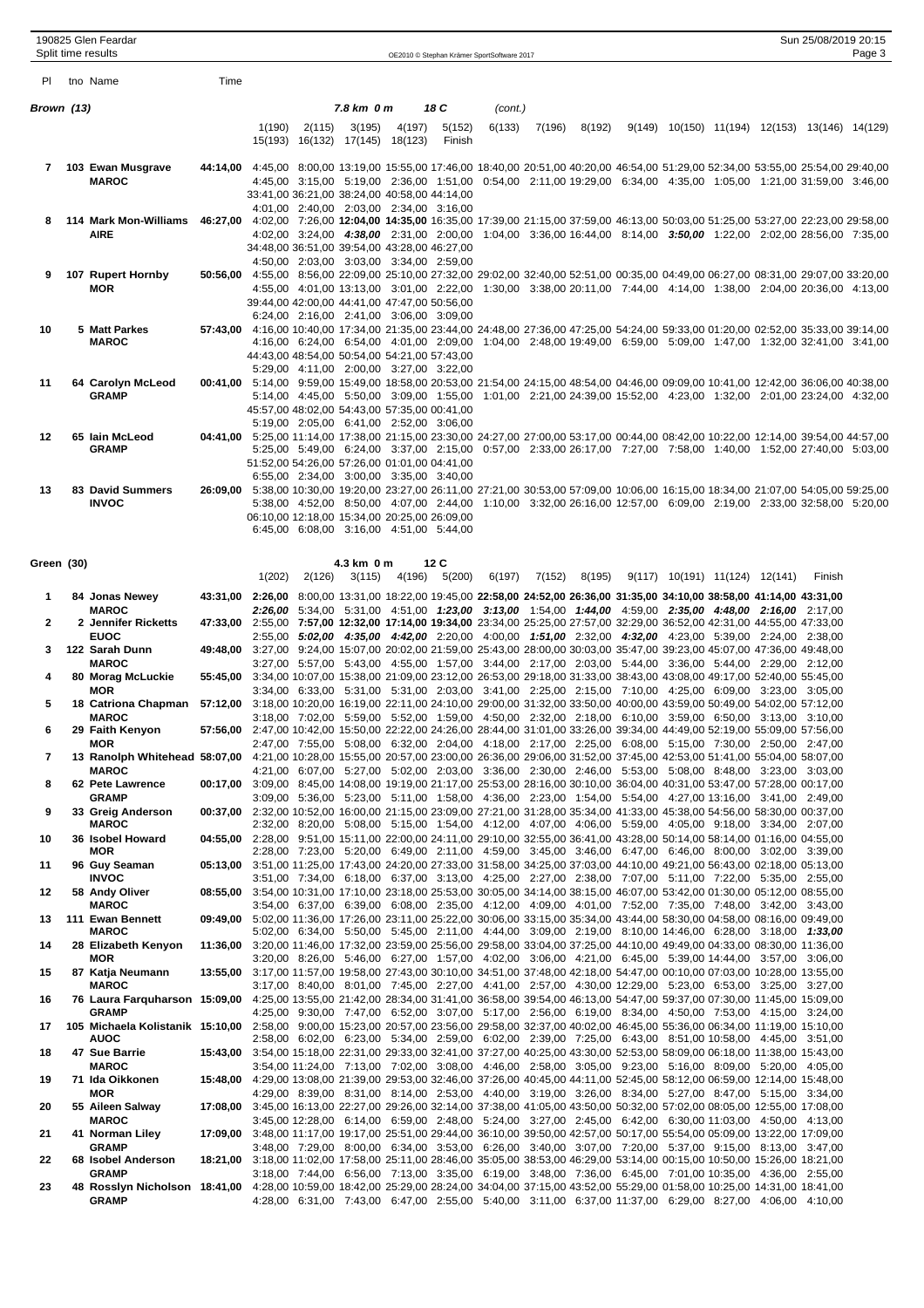|                  | 190825 Glen Feardar<br>Split time results                                                                                                                            |      |                                                                                                                               |        |                      |       |                       | OE2010 © Stephan Krämer SportSoftware 2017                                                                     |        |          |                                               |        |                                        | Sun 25/08/2019 20:15 | Page 4 |
|------------------|----------------------------------------------------------------------------------------------------------------------------------------------------------------------|------|-------------------------------------------------------------------------------------------------------------------------------|--------|----------------------|-------|-----------------------|----------------------------------------------------------------------------------------------------------------|--------|----------|-----------------------------------------------|--------|----------------------------------------|----------------------|--------|
| PI.              | tno Name                                                                                                                                                             | Time |                                                                                                                               |        |                      |       |                       |                                                                                                                |        |          |                                               |        |                                        |                      |        |
|                  |                                                                                                                                                                      |      |                                                                                                                               |        | 4.3 km 0 m           |       | 12 C                  |                                                                                                                |        |          |                                               |        |                                        |                      |        |
| Green (30)       |                                                                                                                                                                      |      |                                                                                                                               |        |                      |       |                       | (cont.)                                                                                                        |        |          |                                               |        |                                        |                      |        |
|                  |                                                                                                                                                                      |      | 1(202)                                                                                                                        | 2(126) | 3(115)               |       | 4(196) 5(200)         | 6(197)                                                                                                         | 7(152) | 8(195)   |                                               |        | $9(117)$ $10(191)$ $11(124)$ $12(141)$ | Finish               |        |
| 24               | 86 Scott Newey<br><b>MAROC</b>                                                                                                                                       |      | 20:12,00 6:15,00 18:02,00 24:54,00 34:02,00 37:00,00 42:01,00 45:15,00 48:34,00 57:53,00 02:42,00 10:12,00 16:45,00 20:12,00  |        |                      |       |                       | 6:15,00 11:47,00 6:52,00 9:08,00 2:58,00 5:01,00 3:14,00 3:19,00 9:19,00 4:49,00 7:30,00 6:33,00 3:27,00       |        |          |                                               |        |                                        |                      |        |
| 25               | 63 Rachel Scott                                                                                                                                                      |      | 20:13,00 4:43,00 13:35,00 20:05,00 28:16,00 31:34,00 37:25,00 41:05,00 45:41,00 54:19,00 59:54,00 09:45,00 15:59,00 20:13,00  |        |                      |       |                       |                                                                                                                |        |          |                                               |        |                                        |                      |        |
| 26               | <b>GRAMP</b><br>108 Caroline Hornby                                                                                                                                  |      | 22:11,00 5:11,00 13:48,00 21:11,00 30:11,00 34:04,00 38:56,00 42:09,00 45:42,00 54:20,00 01:07,00 11:57,00 16:59,00 22:11,00  |        |                      |       |                       | 4:43,00 8:52,00 6:30,00 8:11,00 3:18,00 5:51,00 3:40,00 4:36,00 8:38,00 5:35,00 9:51,00 6:14,00 4:14,00        |        |          |                                               |        |                                        |                      |        |
| 27               | MOR<br>50 David Esson                                                                                                                                                |      | 22:54,00 4:31,00 12:23,00 20:18,00 28:33,00 31:48,00 38:12,00 41:51,00 45:19,00 56:13,00 02:21,00 13:07,00 18:09,00 22:54,00  |        |                      |       |                       | 5:11,00 8:37,00 7:23,00 9:00,00 3:53,00 4:52,00 3:13,00 3:33,00 8:38,00 6:47,00 10:50,00 5:02,00 5:12,00       |        |          |                                               |        |                                        |                      |        |
| 28               | <b>GRAMP</b><br>106 Christopher Milliga 25:46,00 5:25,00 13:51,00 21:57,00 31:24,00 34:58,00 42:32,00 46:15,00 49:40,00 59:43,00 07:19,00 16:37,00 22:15,00 25:46,00 |      |                                                                                                                               |        |                      |       |                       | 4:31,00 7:52,00 7:55,00 8:15,00 3:15,00 6:24,00 3:39,00 3:28,00 10:54,00 6:08,00 10:46,00 5:02,00 4:45,00      |        |          |                                               |        |                                        |                      |        |
|                  | <b>MAROC</b>                                                                                                                                                         |      | 52:49,00 7:04,00 16:00,00 24:19,00 31:22,00 37:21,00 43:02,00 46:11,00 57:37,00 15:25,00 28:15,00 41:33,00 47:27,00 52:49,00  |        |                      |       |                       | 5:25,00 8:26,00 8:06,00 9:27,00 3:34,00 7:34,00 3:43,00 3:25,00 10:03,00 7:36,00 9:18,00 5:38,00 3:31,00       |        |          |                                               |        |                                        |                      |        |
| 29               | 104 Lucie Hamplova<br><b>AUOC</b>                                                                                                                                    |      |                                                                                                                               |        |                      |       |                       | 7:04,00 8:56,00 8:19,00 7:03,00 5:59,00 5:41,00 3:09,00 11:26,00 17:48,00 12:50,00 13:18,00 5:54,00 5:22,00    |        |          |                                               |        |                                        |                      |        |
| 30               | 73 Hilary Scott<br><b>BASOC</b>                                                                                                                                      |      | 06:03,00 12:07,00 25:56,00 34:50,00 44:58,00 48:10,00 54:09,00 58:42,00 14:37,00 26:19,00 44:51,00 55:45,00 01:01,00 06:03,00 |        |                      |       |                       | 12:07,00 13:49,00 8:54,00 10:08,00 3:12,00 5:59,00 4:33,00 15:55,00 11:42,00 18:32,00 10:54,00 5:16,00 5:02,00 |        |          |                                               |        |                                        |                      |        |
|                  |                                                                                                                                                                      |      |                                                                                                                               |        |                      |       |                       |                                                                                                                |        |          |                                               |        |                                        |                      |        |
| Light Green (16) |                                                                                                                                                                      |      | 1(144)                                                                                                                        | 2(127) | 3.6 km 0 m<br>3(115) |       | 9 C<br>4(195) 5(196)  | 6(117)                                                                                                         | 7(142) | 8(141)   | 9(111)                                        | Finish |                                        |                      |        |
| 1.               | 101 Anna Bichard<br><b>MAROC</b>                                                                                                                                     |      | 51:28,00 7:30,00 11:13,00 14:03,00 24:01,00 26:01,00 32:08,00 37:37,00 47:04,00 48:58,00 51:28,00                             |        |                      |       |                       | 7:30,00 3:43,00 2:50,00 9:58,00 2:00,00 6:07,00 5:29,00 9:27,00 1:54,00 2:30,00                                |        |          |                                               |        |                                        |                      |        |
| 2                | 1 Caz Dudley                                                                                                                                                         |      | 54:02,00 8:51,00 13:38,00 16:36,00 24:47,00 27:28,00 33:48,00 39:12,00 49:37,00 51:33,00 54:02,00                             |        |                      |       |                       |                                                                                                                |        |          |                                               |        |                                        |                      |        |
| 3                | <b>MAROC</b><br>10 Peter Craig                                                                                                                                       |      | 56:36,00 8:54,00 14:01,00 17:07,00 26:04,00 28:36,00 37:38,00 42:59,00 51:51,00 53:59,00 56:36,00                             |        |                      |       |                       | 8:51,00 4:47,00 2:58,00 8:11,00 2:41,00 6:20,00 5:24,00 10:25,00 1:56,00 2:29,00                               |        |          |                                               |        |                                        |                      |        |
| 4                | <b>MAROC</b><br>75 Morven Farquharso 57:32,00 6:26,00 11:11,00 14:41,00 27:19,00 30:29,00 37:37,00 43:34,00 53:14,00 55:07,00 57:32,00                               |      |                                                                                                                               |        |                      |       |                       | 8:54,00 5:07,00 3:06,00 8:57,00 2:32,00 9:02,00 5:21,00 8:52,00 2:08,00 2:37,00                                |        |          |                                               |        |                                        |                      |        |
| 5                | <b>GRAMP</b><br>79 Kate McLuckie                                                                                                                                     |      | 58:00,00 6:11,00 9:48,00 12:34,00 28:55,00 30:50,00 38:17,00 42:37,00 54:57,00 56:05,00 58:00,00                              |        |                      |       |                       | 6:26,00 4:45,00 3:30,00 12:38,00 3:10,00 7:08,00 5:57,00 9:40,00 1:53,00 2:25,00                               |        |          |                                               |        |                                        |                      |        |
|                  | <b>MOR</b>                                                                                                                                                           |      |                                                                                                                               |        |                      |       |                       | 6:11,00 3:37,00 2:46,00 16:21,00 1:55,00 7:27,00 4:20,00 12:20,00 1:08,00 1:55,00                              |        |          |                                               |        |                                        |                      |        |
| 6                | 14 Oonagh Grassie<br><b>GRAMP</b>                                                                                                                                    |      | 00:37,00 7:24,00 12:13,00 15:48,00 24:33,00 26:57,00 36:11,00 41:31,00 56:03,00 58:20,00 00:37,00                             |        |                      |       |                       | 7:24,00 4:49,00 3:35,00 8:45,00 2:24,00 9:14,00 5:20,00 14:32,00 2:17,00 2:17,00                               |        |          |                                               |        |                                        |                      |        |
| 7                | 74 Kirsty Farquharson 03:41,00 7:49,00 15:54,00 20:27,00 32:56,00 36:02,00 43:07,00 49:13,00 59:01,00 00:42,00 03:41,00<br>GRAMP                                     |      |                                                                                                                               |        |                      |       |                       | 7:49,00 8:05,00 4:33,00 12:29,00 3:06,00 7:05,00 6:06,00 9:48,00 1:41,00 2:59,00                               |        |          |                                               |        |                                        |                      |        |
| 8                | 85 Yann Newey<br><b>MAROC</b>                                                                                                                                        |      | 05:04,00 6:32,00 10:51,00 13:15,00 33:23,00 36:02,00 46:29,00 50:40,00 01:23,00 02:50,00 05:04,00                             |        |                      |       |                       | 6:32,00 4:19,00 2:24,00 20:08,00 2:39,00 10:27,00 4:11,00 10:43,00 1:27,00 2:14,00                             |        |          |                                               |        |                                        |                      |        |
| 9                | 99 Michael Forsyth<br>GRAMP                                                                                                                                          |      | 09:05,00 7:23,00 13:00,00 16:19,00 28:14,00 31:24,00 39:38,00 45:45,00 03:46,00 06:12,00 09:05,00                             |        |                      |       |                       | 7:23,00 5:37,00 3:19,00 11:55,00 3:10,00 8:14,00 6:07,00 18:01,00 2:26,00 2:53,00                              |        |          |                                               |        |                                        |                      |        |
| 10               | 95 Beryl Seaman<br><b>INVOC</b>                                                                                                                                      |      | 17:44,00 9:41,00 16:09,00 20:49,00 37:41,00 41:34,00 51:43,00 58:18,00 10:04,00 13:05,00 17:44,00                             |        |                      |       |                       | 9:41,00 6:28,00 4:40,00 16:52,00 3:53,00 10:09,00 6:35,00 11:46,00 3:01,00 4:39,00                             |        |          |                                               |        |                                        |                      |        |
| 11               | 121 Moira Laws                                                                                                                                                       |      | 23:53,00 10:42,00 20:38,00 26:41,00 44:17,00 48:14,00 58:40,00 05:58,00 17:37,00 20:21,00 23:53,00                            |        |                      |       |                       |                                                                                                                |        |          |                                               |        |                                        |                      |        |
| 12               | <b>TAY</b><br>42 Carol Jackson                                                                                                                                       |      | 24:09,00 9:25,00 14:09,00 17:40,00 43:23,00 47:27,00 55:42,00 02:21,00 19:09,00 21:36,00 24:09,00                             |        |                      |       |                       | 10:42,00 9:56,00 6:03,00 17:36,00 3:57,00 10:26,00 7:18,00 11:39,00 2:44,00 3:32,00                            |        |          |                                               |        |                                        |                      |        |
| 13               | <b>GRAMP</b><br>54 Genevieve Jones                                                                                                                                   |      | 25:16,00 10:03,00 16:31,00 21:49,00 36:09,00 39:14,00 49:54,00 56:53,00 18:44,00 21:35,00 25:16,00                            |        |                      |       |                       | 9:25,00 4:44,00 3:31,00 25:43,00 4:04,00 8:15,00 6:39,00 16:48,00 2:27,00 2:33,00                              |        |          |                                               |        |                                        |                      |        |
| 14               | <b>MAROC</b><br>19 Jacqui Chapman                                                                                                                                    |      | 39:04,00 8:04,00 13:55,00 17:55,00 53:03,00 57:04,00 06:50,00 15:06,00 29:05,00 32:24,00 39:04,00                             |        |                      |       |                       | 10:03,00 6:28,00 5:18,00 14:20,00 3:05,00 10:40,00 6:59,00 21:51,00 2:51,00 3:41,00                            |        |          |                                               |        |                                        |                      |        |
|                  | <b>MAROC</b>                                                                                                                                                         |      |                                                                                                                               |        |                      |       |                       | 8:04,00 5:51,00 4:00,00 35:08,00 4:01,00 9:46,00 8:16,00 13:59,00 3:19,00 6:40,00                              |        |          |                                               |        |                                        |                      |        |
|                  | 30 Fergus Kenyon<br>MOR                                                                                                                                              |      | mp 10:21,00 16:49,00 24:07,00<br>10:21,00 6:28,00 7:18,00                                                                     |        |                      | ----- |                       | ----- 48:41,00 54:08,00 04:47,00 07:26,00 11:07,00                                                             |        |          | 24:34,00 5:27,00 10:39,00 2:39,00 3:41,00     |        |                                        |                      |        |
|                  | 119 Patricia Graham<br><b>MAROC</b>                                                                                                                                  |      | dnf 7:32,00 12:30,00 16:07,00 27:38,00 30:34,00 40:01,00 45:40,00                                                             |        |                      |       |                       | 7:32,00 4:58,00 3:37,00 11:31,00 2:56,00 9:27,00 5:39,00                                                       |        | $\cdots$ |                                               |        |                                        |                      |        |
|                  |                                                                                                                                                                      |      |                                                                                                                               |        |                      |       |                       |                                                                                                                |        |          |                                               |        |                                        |                      |        |
| Orange (8)       |                                                                                                                                                                      |      | 1(125)                                                                                                                        | 2(144) | 2.6 km 0 m<br>3(126) |       | 10 C<br>4(143) 5(127) |                                                                                                                |        |          | $6(115)$ $7(117)$ $8(142)$ $9(122)$ $10(114)$ |        | Finish                                 |                      |        |
| 1.               | 91 Chris Redmond                                                                                                                                                     |      | 28:08,00 2:56,00 5:56,00 8:19,00 10:23,00 12:19,00 14:38,00 17:30,00 21:21,00 26:10,00 27:11,00 28:08,00                      |        |                      |       |                       |                                                                                                                |        |          |                                               |        |                                        |                      |        |
| 2                | <b>MAROC</b><br>89 Scarlett Britain                                                                                                                                  |      | 44:54,00 2:55,00 8:05,00 19:18,00 21:56,00 24:31,00 27:40,00 31:16,00 35:57,00 42:23,00 44:02,00 44:54,00                     |        |                      |       |                       | 2:56,00 <b>3:00,00 2:23,00 2:04,00 1:56,00 2:19,00 2:52,00 3:51,00 4:49,00 1:01,00</b> 0:57,00                 |        |          |                                               |        |                                        |                      |        |
| 3                | MOR<br>23 Ruth Gooch                                                                                                                                                 |      | 48:25,00 3:49,00 7:37,00 12:23,00 17:18,00 20:45,00 24:04,00 32:04,00 38:42,00 44:59,00 47:12,00 48:25,00                     |        |                      |       |                       | <b>2:55,00</b> 5:10,00 11:13,00 2:38,00 2:35,00 3:09,00 3:36,00 4:41,00 6:26,00 1:39,00 0:52,00                |        |          |                                               |        |                                        |                      |        |
|                  | <b>MAROC</b>                                                                                                                                                         |      |                                                                                                                               |        |                      |       |                       | 3:49,00 3:48,00 4:46,00 4:55,00 3:27,00 3:19,00 8:00,00 6:38,00 6:17,00 2:13,00 1:13,00                        |        |          |                                               |        |                                        |                      |        |
| 4                | 61 Mette Cormack<br><b>MAROC</b>                                                                                                                                     |      | 51:36,00 4:29,00 8:57,00 13:49,00 16:55,00 19:50,00 31:13,00 36:09,00 41:47,00 48:19,00 50:12,00 51:36,00                     |        |                      |       |                       | 4:29,00 4:28,00 4:52,00 3:06,00 2:55,00 11:23,00 4:56,00 5:38,00 6:32,00 1:53,00 1:24,00                       |        |          |                                               |        |                                        |                      |        |
| 5                | 16 Sophie Howard<br>MOR                                                                                                                                              |      | 53:18,00 4:16,00 8:54,00 15:00,00 22:10,00 26:08,00 30:25,00 36:20,00 42:14,00 49:17,00 51:49,00 53:18,00                     |        |                      |       |                       | 4:16,00 4:38,00 6:06,00 7:10,00 3:58,00 4:17,00 5:55,00 5:54,00 7:03,00 2:32,00 1:29,00                        |        |          |                                               |        |                                        |                      |        |
| 6                | 77 Lewis Dunbar<br><b>MAROC</b>                                                                                                                                      |      | 10:01,00 4:40,00 10:21,00 20:36,00 27:11,00 31:38,00 42:03,00 49:35,00 54:56,00 06:16,00 09:06,00 10:01,00                    |        |                      |       |                       | 4:40,00 5:41,00 10:15,00 6:35,00 4:27,00 10:25,00 7:32,00 5:21,00 11:20,00 2:50,00 0:55,00                     |        |          |                                               |        |                                        | 07:18,00<br>$*107$   |        |
| 7                | 98 Connor Whitelaw                                                                                                                                                   |      | 18:25,00 6:12,00 11:01,00 25:45,00 32:32,00 39:39,00 44:35,00 54:05,00 03:27,00 13:08,00 15:47,00 18:25,00                    |        |                      |       |                       |                                                                                                                |        |          |                                               |        |                                        |                      |        |
|                  | <b>GRAMP</b>                                                                                                                                                         |      |                                                                                                                               |        |                      |       |                       | 6:12,00 4:49,00 14:44,00 6:47,00 7:07,00 4:56,00 9:30,00 9:22,00 9:41,00 2:39,00 2:38,00                       |        |          |                                               |        |                                        |                      |        |

| White (7) |                                                                                                         |          |        | $1.2 \text{ km}$ 0 m | 8 C    |        |                                                                               |        |        |        |  |
|-----------|---------------------------------------------------------------------------------------------------------|----------|--------|----------------------|--------|--------|-------------------------------------------------------------------------------|--------|--------|--------|--|
|           |                                                                                                         |          | 1(107) | $2(110)$ $3(122)$    | 4(116) | 5(111) | 6(118)                                                                        | 7(121) | 8(128) | Finish |  |
|           | 32 Guy Gibbons-Wood 13:20,00 2:03,00 3:34,00 4:58,00 6:28,00 7:49,00 9:55,00 11:22,00 12:35,00 13:20,00 |          |        |                      |        |        |                                                                               |        |        |        |  |
|           | <b>MOR</b>                                                                                              |          |        |                      |        |        | 2:03.00 1:31.00 1:24.00 1:30.00 1:21.00 2:06.00 1:27.00 1:13.00 0:45.00       |        |        |        |  |
| 2         | 59 Cameron Cormack 19:57,00 0:57,00 3:12,00 4:36,00 6:07,00 7:39,00 9:53,00 18:16,00 19:24,00 19:57,00  |          |        |                      |        |        |                                                                               |        |        |        |  |
|           | <b>MAROC</b>                                                                                            |          |        |                      |        |        | $0.57,00$ 2:15,00 1:24,00 1:31,00 1:32,00 2:14,00 8:23,00 1:08,00 0:33,00     |        |        |        |  |
| 3         | 34 Callum Anderson                                                                                      | 28:44.00 |        |                      |        |        | 3:05.00 5:55.00 8:58.00 11:50.00 16:14.00 21:21.00 24:27.00 27:27.00 28:44.00 |        |        |        |  |
|           | <b>MAROC</b>                                                                                            |          |        |                      |        |        | 3:05.00 2:50.00 3:03.00 2:52.00 4:24.00 5:07.00 3:06.00 3:00.00 1:17.00       |        |        |        |  |

**GRAMP** 6:12,00 4:49,00 14:44,00 6:47,00 7:07,00 4:56,00 9:30,00 9:22,00 9:41,00 2:39,00 2:38,00 **8 109 Dougal Mather 03:13,00** 10:07,00 23:37,00 32:50,00 42:08,00 51:45,00 01:54,00 22:11,00 39:01,00 52:20,00 01:01,00 03:13,00 **MAROC** 10:07,00 13:30,00 9:13,00 9:18,00 9:37,00 10:09,00 20:17,00 16:50,00 13:19,00 8:41,00 2:12,00